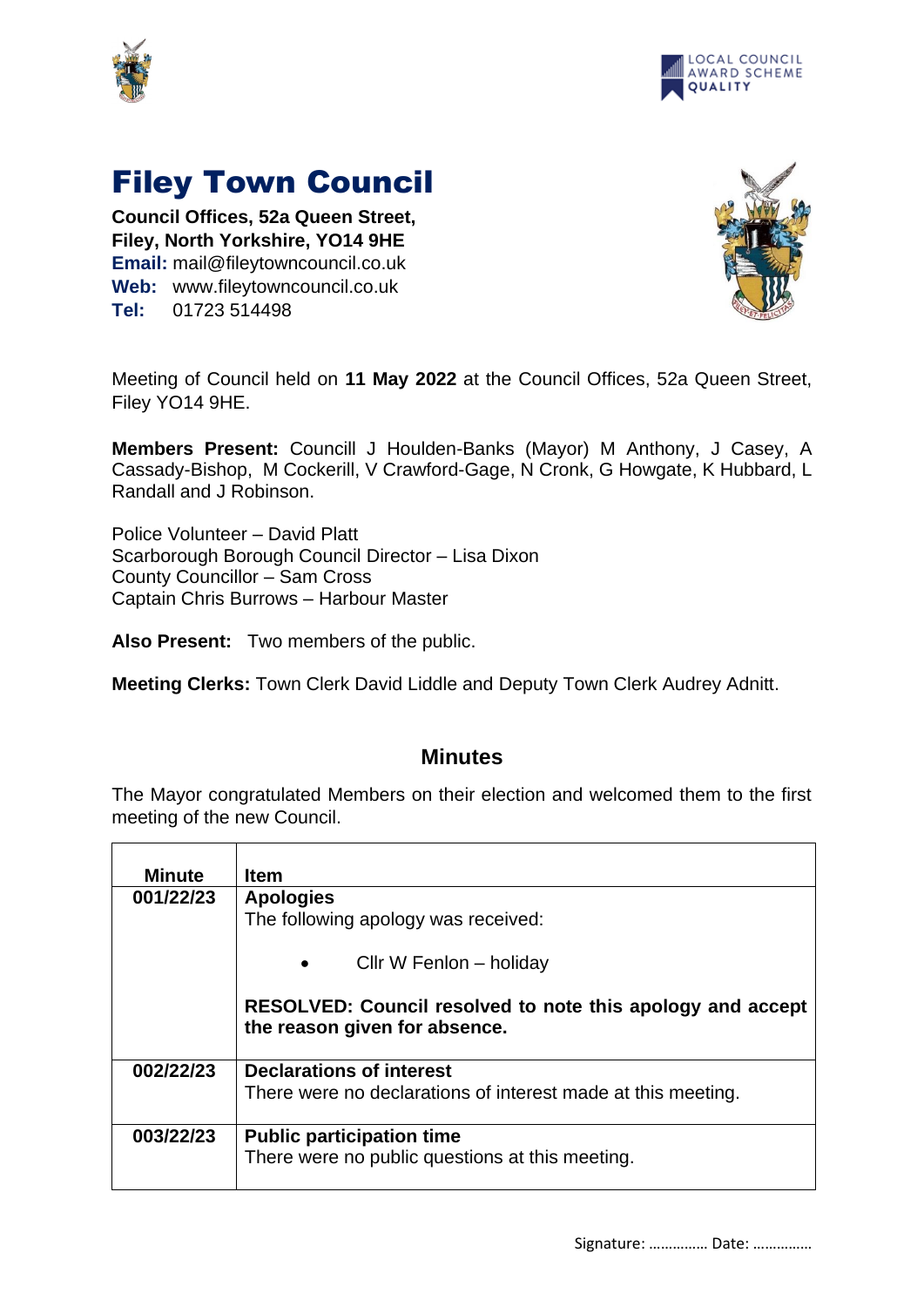



|           | <b>Reports to Council</b>                                                                                                                                                                                                                                                                                                                                   |
|-----------|-------------------------------------------------------------------------------------------------------------------------------------------------------------------------------------------------------------------------------------------------------------------------------------------------------------------------------------------------------------|
| 004/22/23 | <b>North Yorkshire Police Report</b><br>A copy of the report had been circulated with the agenda papers. The<br>report gave details of crimes, road related incidents and anti-social<br>behaviour between 1 April 2022 and 30 April 2022.<br>Police Volunteer David Platt attended the meeting and answered<br>queries relating to fraud and shop lifting. |
|           | The Mayor thanked Mr Platt for attending and providing the update.                                                                                                                                                                                                                                                                                          |
| 005/22/23 | <b>Report by Officers of SBC</b><br>Lisa Dixon from Scarborough Borough Council provided updates as<br>follows:                                                                                                                                                                                                                                             |
|           | • Paddling Pool - A revised design had been received.<br>Bonzo the Seal re-cycling bin $-$ was to be located at Bridge                                                                                                                                                                                                                                      |
|           | Hole.                                                                                                                                                                                                                                                                                                                                                       |
|           | Glen Gardens – Location of Picnic Benches to be finalised.<br>Railings on seafront – work has recommenced, including<br>painting.                                                                                                                                                                                                                           |
|           | Playparks - A recommendation was to go to Cabinet at the<br>Borough Council next week.                                                                                                                                                                                                                                                                      |
|           | <b>Project Sunshine Funding</b>                                                                                                                                                                                                                                                                                                                             |
|           | The dinosaur in Glen Gardens was to be replaced.<br>$\bullet$<br>The crazy golf on the seafront was to be refurbished<br>$\bullet$<br>Decorating would be carried out in the Glen Gardens café area<br>Water bottle replenishing points were to be installed.                                                                                               |
|           | <b>Master Plan</b>                                                                                                                                                                                                                                                                                                                                          |
|           | The third phase of engagement was to commence this month<br>with workshops in the schools and a stand in the Town Centre<br>on Saturday 28 May.                                                                                                                                                                                                             |
|           | The Mayor thanked Mrs Dixon for the update.                                                                                                                                                                                                                                                                                                                 |
| 006/22/23 | Update on the proposed modifications to the layout of Coble<br>Landing.                                                                                                                                                                                                                                                                                     |
|           | The Harbour Master, Captain Chris Burrows provided further<br>information on the proposals.                                                                                                                                                                                                                                                                 |
|           | An increase in both footfall and vehicle movements was causing a<br>Health and Safety concern and that was the reason for proposing a<br>re-configuration to the layout of Coble Landing.                                                                                                                                                                   |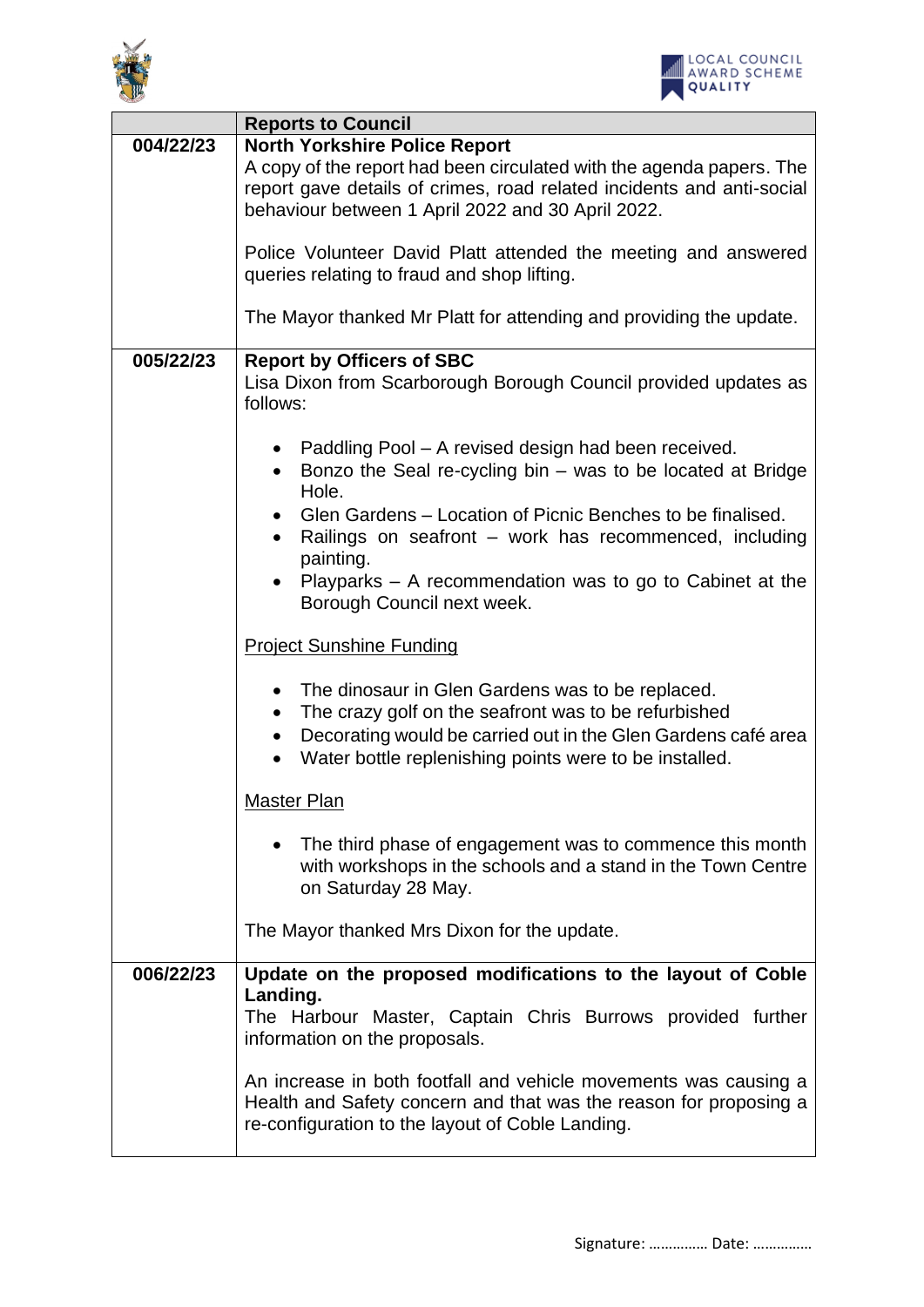



|           | A copy of the plans had been circulated to all, and Captain Burrows<br>described the impact on the various users, the fishing industry,<br>leisure users etc. The plans included the installation of benches on<br>the seaward side.                                                                                                                                       |
|-----------|----------------------------------------------------------------------------------------------------------------------------------------------------------------------------------------------------------------------------------------------------------------------------------------------------------------------------------------------------------------------------|
|           | Members discussed the proposals and suggested that better<br>consultation with all users was required. Although it was felt that the<br>additional space created by moving leisure boats would be welcome,<br>there was a concern that this space could be taken up with additional<br>café user seating.                                                                  |
|           | It was proposed by Cllr Cockerill, seconded by Cllr Casey and upon<br>being put to the vote AGREED, that the Town Council would strongly<br>object to additional café seating on the Coble Landing as a result of<br>the reconfiguration of boats. The additional space was needed to<br>address the Health and Safety Concerns.                                           |
| 007/22/23 | <b>Mayoral Report</b><br>The Mayor reported on a busy month of engagements. She had<br>opened the April Food Festival, planted the Mayor's tree in Glen<br>Gardens to celebrate the Queens Platinum Jubilee. Hosted a visit<br>from Scarborough Civic Society to the Town Council offices and<br>attended the Open Day at the Extra care facility.                         |
|           | On the 14 <sup>th</sup> May she would be attending the naming ceremony for the<br>new lifeboat.                                                                                                                                                                                                                                                                            |
| 008/22/23 | <b>Borough and County Councillor Reports</b><br><b>Scarborough Borough Councillor's Report</b><br>Scarborough Boro. Cllr Cockerill's report had been previously<br>circulated and gave<br>updates on<br>the<br><b>Bridge</b><br>Hole<br><b>Toilet</b><br>Refurbishment, Filey Flood Alleviation Scheme, Pollution, Grass<br>Cutting and Litter Bins and Seagull Droppings. |
|           | In addition, ClIr Cockerill reported on the forthcoming Cabinet<br>meeting at Scarborough Borough Council which would discuss<br>Project Sunshine and Public Realm Improvements, Country Park<br>grass cutting, the Lawns Cemetery, Glen Gardens, Parish Wood and<br>seafront railings.                                                                                    |
|           | There were no reports from Scarborough Boro. Clirs Casey and<br>Cross on this occasion.                                                                                                                                                                                                                                                                                    |
|           | <b>North Yorkshire Councillor's Report</b><br>CIIr Cross reported on his first meeting at the new authority, he<br>envisaged there were busy but exciting times ahead. There would be<br>opportunities for Filey Town Council to take on more in the future.                                                                                                               |
| 009/22/23 | <b>Town Clerk and RFO Report</b>                                                                                                                                                                                                                                                                                                                                           |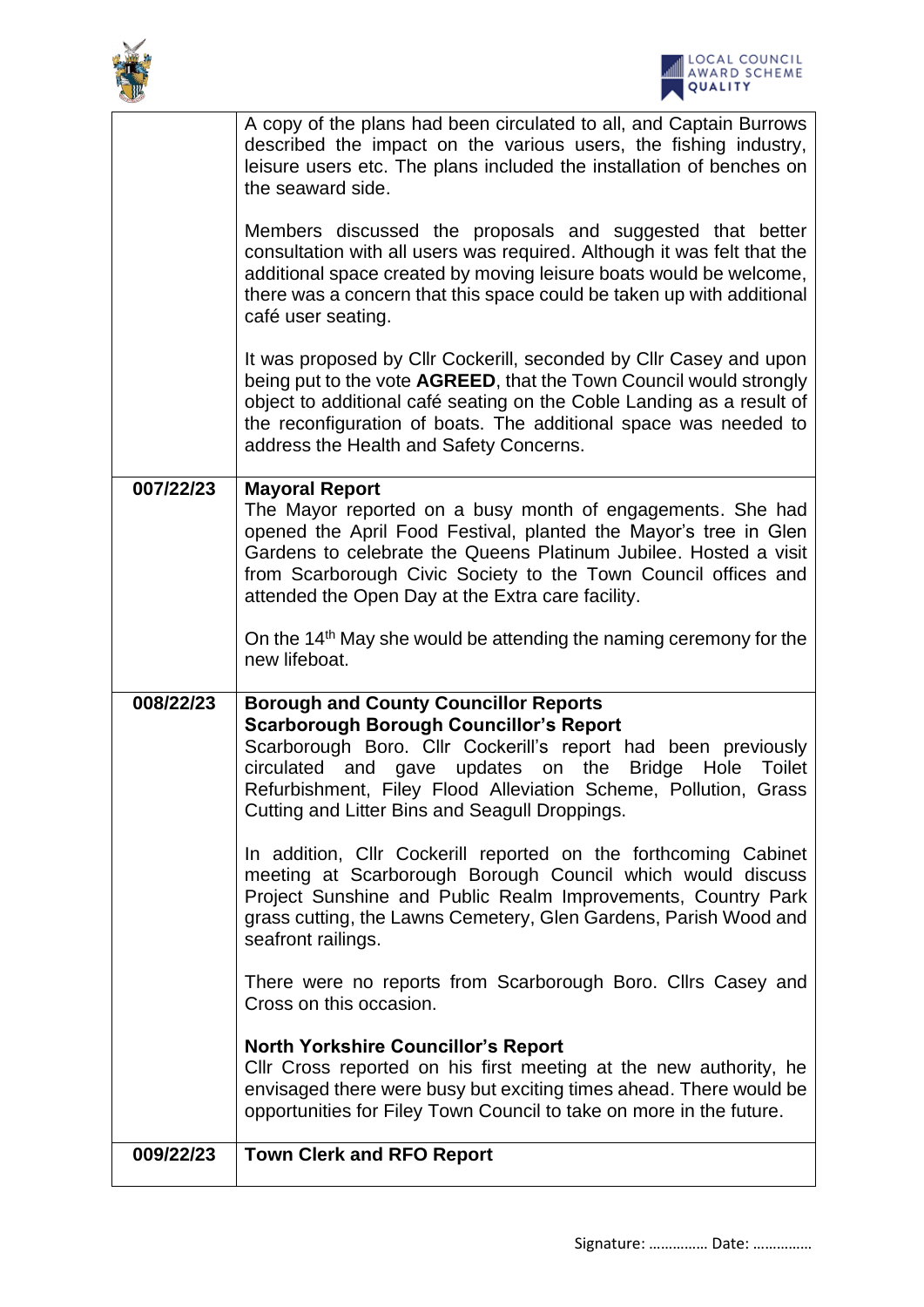



|             | Members had been circulated with a copy of the report which<br>contained an update on the Dog warden project, Queen Street<br>Gardens, the Town Plan, potential asset transfers, Council Office |
|-------------|-------------------------------------------------------------------------------------------------------------------------------------------------------------------------------------------------|
|             | refurbishment, Christmas decorative lighting and the Replacement<br>Town Information Boards.                                                                                                    |
|             | Upcoming Council Meetings and Mayoral Engagements were also<br>included within the report.                                                                                                      |
|             | Council business items - Procedural Items                                                                                                                                                       |
| 010/22/23   | Minutes of the Meeting of the Council held on Wednesday 13<br><b>April 2022.</b>                                                                                                                |
|             | Cllr Robinson proposed, seconded by Cllr Cronk that Council resolve<br>to approve the minutes as a true and accurate record of the meeting.<br>Subject to the following amendments:             |
|             | Minute No. 183/21/22 - Spelling mistake correction Cobble to Coble                                                                                                                              |
|             | Minute No. 186/21/22 - Change name of Consultants from Matthew<br>Perry to Harper Perry                                                                                                         |
| 010/22/23   | RESOLVED: Council resolved to approve the minutes as a true<br>and accurate record of the meeting, subject to the amendments.                                                                   |
| 011/22/23   | <b>Minutes of Committee Meetings</b>                                                                                                                                                            |
|             | Minutes of meetings:                                                                                                                                                                            |
|             | Property Committee - 5 April 2022                                                                                                                                                               |
|             | CIIr Robinson provided a verbal update on the work currently ongoing<br>in relation to Parish Wood Lease and the repairs required to the<br>Parish Wood path.                                   |
| 011/22/23.1 | Cllr Robinson proposed, seconded by Cllr Cronk that the minutes be<br>noted by Council                                                                                                          |
|             | <b>RESOLVED: Council resolved to note the minutes.</b>                                                                                                                                          |
|             | <b>Reports from meetings of Local Organisations</b>                                                                                                                                             |
|             | <b>Community Alcohol Partnership</b><br>Cllr Anthony's report had been circulated by emailed, the group were<br>doing some excellent work.                                                      |
|             | <b>Filey Trade and Tourism</b><br>Cllr Randall had attended a recent meeting; bunting had been<br>ordered by the Town Council for use by local businesses during the<br>Queens Jubilee period.  |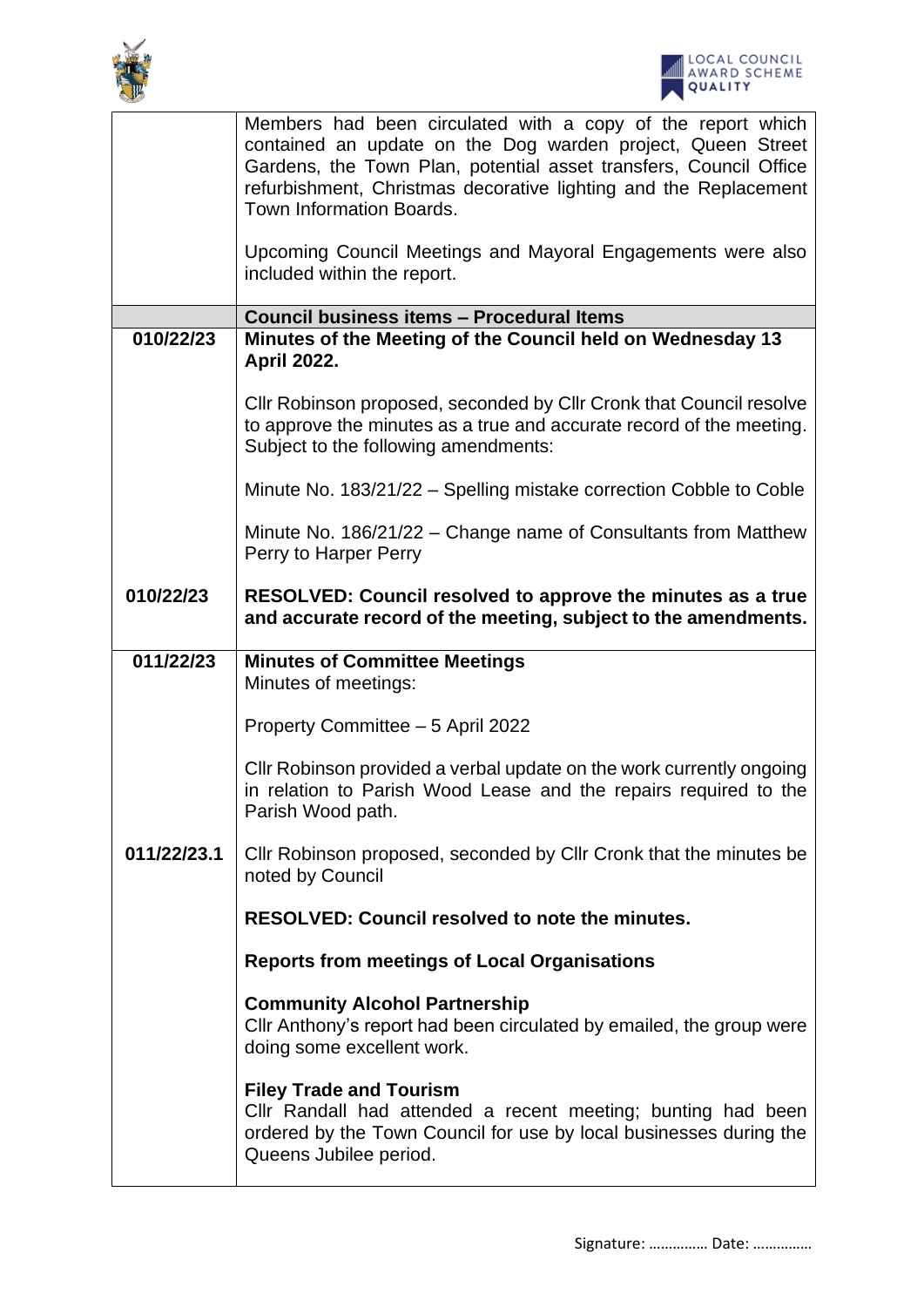



|             | <b>Filey in Bloom</b><br>Cllr Casey had attended a recent meeting and enquired if the Town<br>Council would be entering the Lawn's Cemetery and Memorial<br>Gardens for a Yorkshire in Bloom award. The Clerk advised that this<br>would be considered by Property Committee.                              |
|-------------|------------------------------------------------------------------------------------------------------------------------------------------------------------------------------------------------------------------------------------------------------------------------------------------------------------|
| 012/22/23   | <b>Schedule of Payments</b><br>Cllr Cronk proposed, seconded by Cllr Robinson that the Council<br>approve the schedule of payments from the general fund for the<br>period 1 <sup>st</sup> April to 30 <sup>th</sup> April 2022, a total of £34,492.54 of expenditure.                                     |
| 012/22/23.1 | RESOLVED: The schedule of payments from the general fund<br>for the period 1 <sup>st</sup> April to 30 <sup>th</sup> April 2022, a total of £34,492.54 of<br>expenditure was approved.                                                                                                                     |
| 013/22/23   | <b>Investment Group</b><br>Council were asked to consider appointing a third Councillor onto the<br>Investment Group to replace the late Cllr Haxby in order to ensure a<br>balanced forum.                                                                                                                |
| 013/22/23.1 | RESOLVED: Members resolved to appoint Cllr Howgate to the<br>Committee. It was also decided to change the timing of the<br>Investment Group meetings to shortly before each Council<br>meeting. This would enable Council to make decisions on<br>proposals put forward by Investment Group more promptly. |
|             | <b>Council Business Items</b>                                                                                                                                                                                                                                                                              |
| 014/22/23   | <b>Armed Forces Day</b><br>Council were asked to consider a request from the RAF to hold the<br>raising of the Armed Forces Day flag in Crescent Gardens rather than                                                                                                                                       |
|             | Memorial Gardens. This was to assist with the fly past route.                                                                                                                                                                                                                                              |
|             | Following a proposal from Cllr Cronk, seconded by Cllr Anthony and<br>voted upon it was:                                                                                                                                                                                                                   |
| 014/22/23.1 | RESOLVED: To raise the Armed Forces Day flag in Crescent<br>Gardens rather than Memorial Gardens as requested by the<br>RAF.                                                                                                                                                                               |
| 015/22/23   | <b>Committee Formats</b><br>Council were asked to consider removing from the Terms of<br>Reference the need to have an ex-officio member on each<br>committee.                                                                                                                                             |
|             | In addition, Members were asked to consider increasing the<br>membership of the committees to nine from the current six.                                                                                                                                                                                   |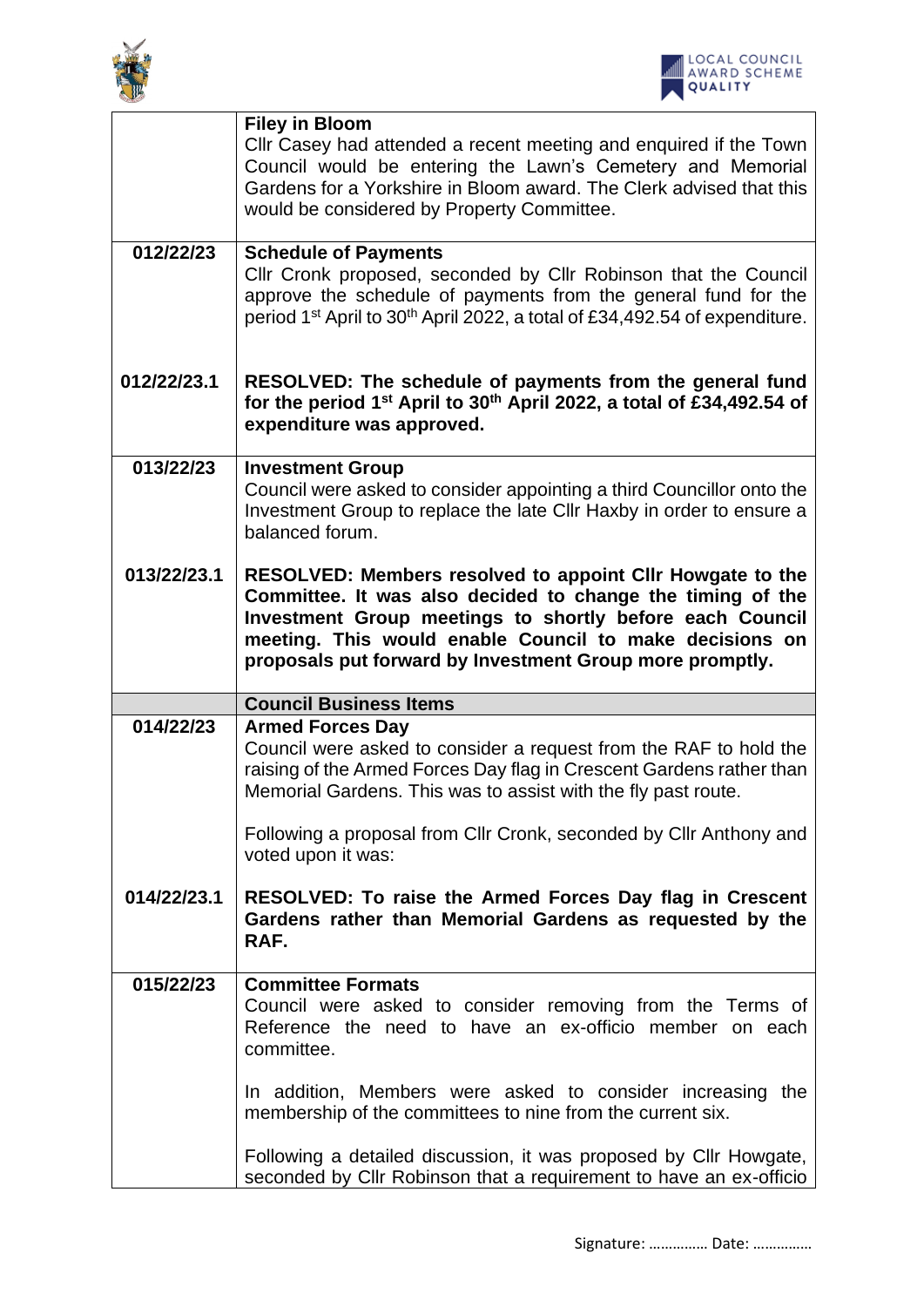



|             | member on each committee be removed. The membership of each<br>committee would remain at six.                                                                                                                                                                                                                                                                                                                                                    |
|-------------|--------------------------------------------------------------------------------------------------------------------------------------------------------------------------------------------------------------------------------------------------------------------------------------------------------------------------------------------------------------------------------------------------------------------------------------------------|
| 015/22/23.1 | <b>RESOLVED:</b><br>That Terms of Reference be amended, to remove the<br>a.<br>requirement have an ex-officio member on each Committee.                                                                                                                                                                                                                                                                                                          |
|             | b. That the total membership of each committee remains at 6<br>members.                                                                                                                                                                                                                                                                                                                                                                          |
|             | CIIr Cockerill advised that the present version of Standing Orders<br>stated that all decisions were to be taken by a show of hands, and he<br>suggested that it would be easier for the staff if ballot voting was<br>adopted at the forthcoming Annual Meeting. The Clerk responded<br>informing Cllr Cockerill that at the Annual Meeting the relevant<br>standing order would need to be suspended to allow ballot voting<br>where required. |
| 016/22/23   | <b>Signage adjacent to Parish Wood</b><br>The Council to consider adding both the Filey Town Council name of                                                                                                                                                                                                                                                                                                                                     |
|             | Coat of Arms to signs adjacent to Parish Wood in particular with<br>respect to the wildflower areas.                                                                                                                                                                                                                                                                                                                                             |
|             | Members considered that this would not be appropriate at time, due<br>to the outstanding decision on the Public Rights of Way in this area.                                                                                                                                                                                                                                                                                                      |
| 017/22/23   | <b>Filey Schools Jubilee Celebrate Grant</b><br>The Council to consider the requests from the three Filey Schools as<br>to how to use the £100 grants to them which were approved as part                                                                                                                                                                                                                                                        |
|             | of the Jubilee celebrations.                                                                                                                                                                                                                                                                                                                                                                                                                     |
|             | Ebor Academy - A jubilee trophy for Dedication to Filey School                                                                                                                                                                                                                                                                                                                                                                                   |
|             | Filey Junior School – To purchase a Queen Elizabeth Maple Tree                                                                                                                                                                                                                                                                                                                                                                                   |
|             | Filey C E Nursery & Infants School – Plants and Books for the School<br>Reflective area.                                                                                                                                                                                                                                                                                                                                                         |
| 017/22/23.1 | RESOLVED: That the grant requests be approved.                                                                                                                                                                                                                                                                                                                                                                                                   |
| 018/22/23   | <b>Bandstand Ropes</b>                                                                                                                                                                                                                                                                                                                                                                                                                           |
|             | The Council to consider the purchase and installation of ropes to the<br>bandstand as recommended by our Health & Safety consultant<br>following an incident which occurred last year. The price for the ropes<br>£533 + vat and installation will be approximately £100.00.                                                                                                                                                                     |